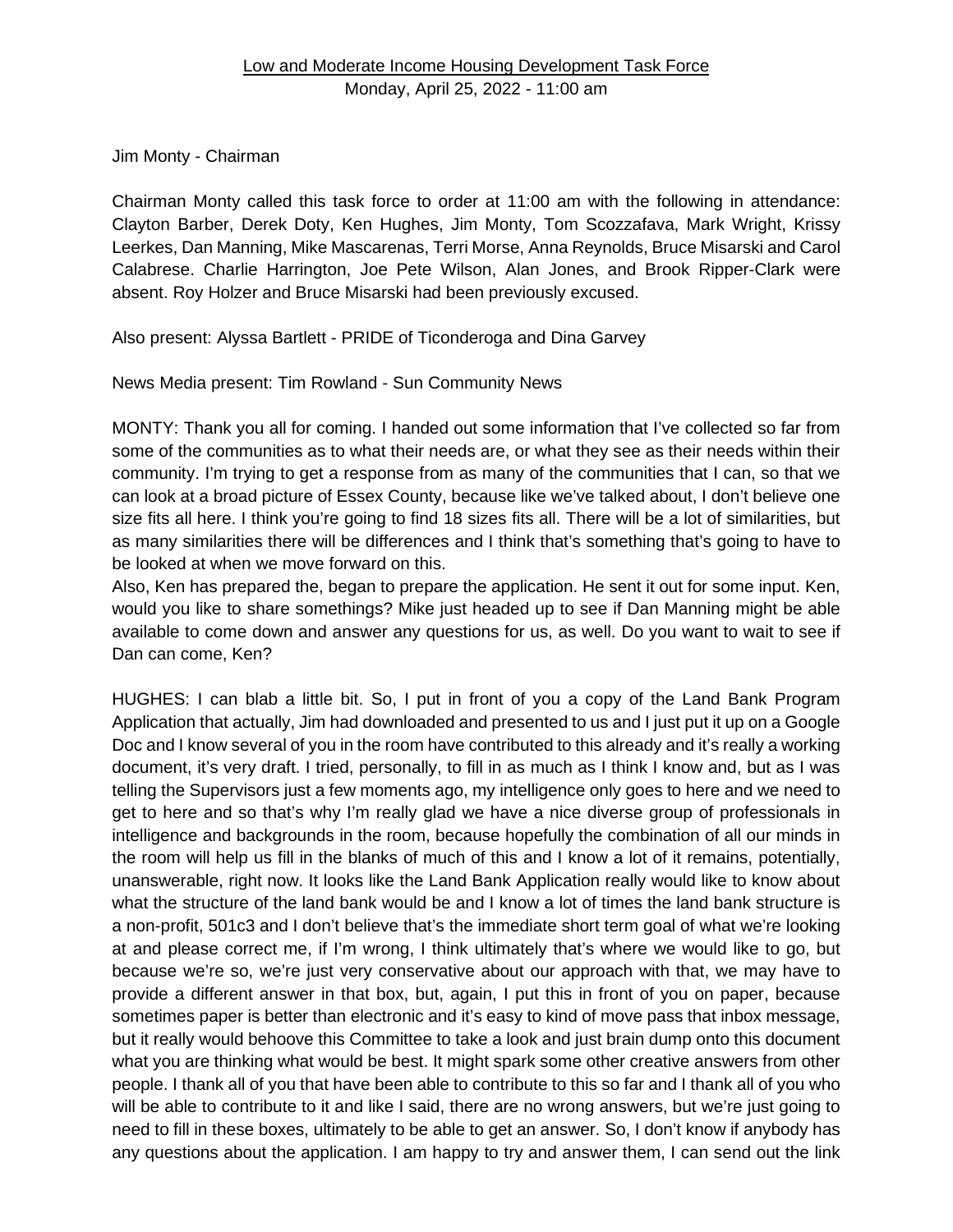again to anybody that needs to link. So, does anybody have any questions about what you're seeing so far? I don't have a lot of answers, we were just talking, the thing that keeps me up at 2:30 in the morning is how are we going to pay for it? Who's going to be involved? Prevailing wage and this and that and the other thing and that's where I just don't know.

# MASCARENAS: I'm good with that.

HUGHES: Oh good, I need people to say, I'm good with those parts. That's awesome. And I can say that the land bank is starting to get some really good press. So, just to give you background, North Country Public Radio picked up this story. They have a little texting club and I'm part of that texting club and they asked the question, what are the things that are, which one of these three things are priority to you? And they just asked as a human being and I said, housing #3, bam and they wrote back and said, we'd like to know more about what you think your housing concerns are. So, I said the housing concerns are this and here is a solution that is potentially, possibly in the works and they wrote me back and said, housing was the number one response from the text message system of North Country Public Radio. So, you can think about the reach, right? And they said, you were the only one, you were the only response of an actionable item that could be done to solve all the questions and all the concerns that exist. So, that's why they picked up a story and I didn't want it to be so much about Ken Hughes and land banks, I tried to get Jim Monty involved and Mike Mascarenas and did they call you guys?

# MASCARENAS: They absolutely did.

HUGHES: Okay, good. So, I'm glad they called and of course when something gets on North Country Public Radio, it gets picked up on various newspapers and actually the Capital Press Room. I don't know if you guys are aware of Capital Press Room? They emailed last week and asked if they could do a 15-minute radio interview and I said, I got to talk to the Chairman. I don't want to do it by myself, I am happy to do it, but I want to share the love, I want to see the love shared here. But, so the good news here is that the word's getting out. That across the North Country they're hearing that Essex County is actually doing something about a land bank within the Blue Line and that's really, really exciting for all the reasons that we've already discussed and so if anybody wants to be a part of that interview let me know. But, that is another way to get the word out to our constituents in Essex County that their public officials and those that work at Essex County are actually doing something to attempt to solve this housing crisis that we have. That's all I can say.

MONTY: I'd like to echo that Ken, because I received several emails since this has started from people in the community that are very interested and pleased that Essex County is looking at this. Is it something that's going to be solved overnight? Absolutely not, but it's something that needs to be looked at and to try to help the people within the community and before I further, we have Alyssa Bartlett.

# BARTLETT: Correct

MONTY: And she's with?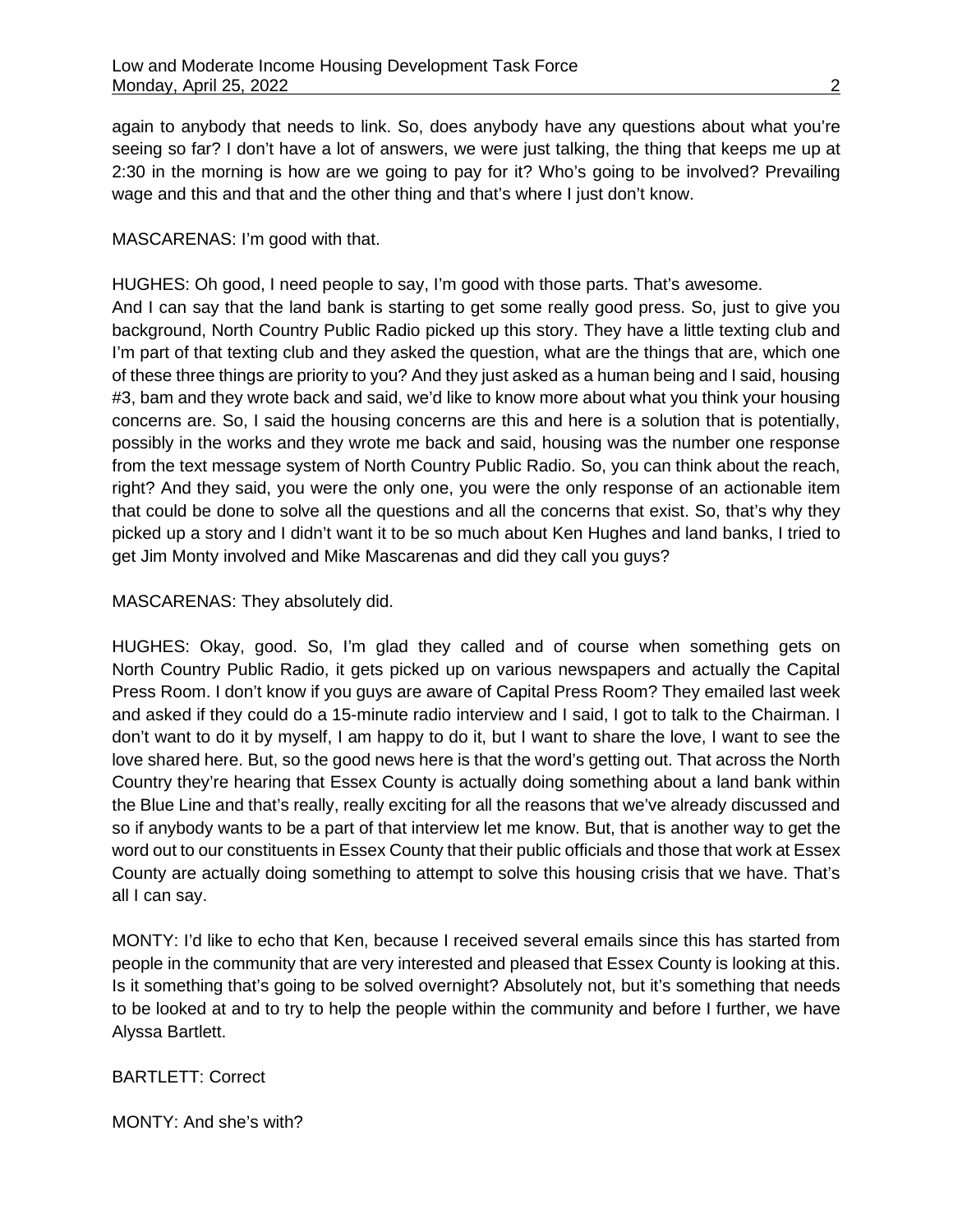BARTLETT: PRIDE of Ticonderoga.

MONTY: PRIDE of Ticonderoga. She requested to be here, welcome. You're welcome to come to any of our meetings and offer any input you have. I gave you a paper on some of the communities I asked to get, send me a narrative on what they think their communities need for housing, where they see things we can do, what we can't do. Had some great responses, we really appreciate it, I know the rest of my colleagues are going to get that information to me, as well.

Also, in there, Alyssa, was an application for the land bank that we're looking at starting. So, that's there. Would you like to tell us a little bit about yourself and your role?

BARTLETT: So, I am the Executive Director of PRIDE of Ticonderoga. We also work with the Town of Ticonderoga to help them move their priorities forward from a community standpoint, within our organization we're working on housing rehab projects for low income households and try to do what we can to preserve and protect affordable housing in the Ticonderoga area. We participate in regional discussions, as other organizations have and really I am just here today to kind of catch up to speed with where you're all at and listen and learn and then do whatever homework we need to, to provide our input and assist the Town of Ticonderoga and the County or other partners, as necessary. I am here for a support role.

# MONTY: Good, thank you.

HUGHES: That's really great, I just want to jump in, because a lot of non-governmental organizations have been talking about land banks and how to do it, but they also respect, they also understand that this Body, right here, is the one that's actually going to pull the trigger on it. I would also like to say that many of our more dense population centers, Wilmington, North Elba, Keene, to a certain extent are already looking at their own housing, localized housing needs and their own kind of authorities and things like that. So, there may be something that Ti can do unto itself, but it could also be something that a potential land bank of Essex County can do to support your effort.

# BARTLETT: Excellent.

MONTY: And also I would like to add for the non-governmental people sitting in this room, please send me your thoughts, HAPEC, Office of the Aging, Community Resources, Ti and I know I've already shared several from Terri, of her thoughts and needs for the community, but if you want to send me something to my email, I can plug it into the package that we're going to present to the Board and you as being partners here, I think, and Mike, Social Services, as well, that would be great information for the rest of the Supervisors not seated here. So, please I'd welcome that.

MASCARENAS: Yeah, I'll just introduce Mr. Manning quickly.

# MONTY: Yup

MASCARENAS: Not that he needs introduction, but I want to kind of, I had talked to him previously, but I kind of pulled him out of something else and he was gracious enough to give us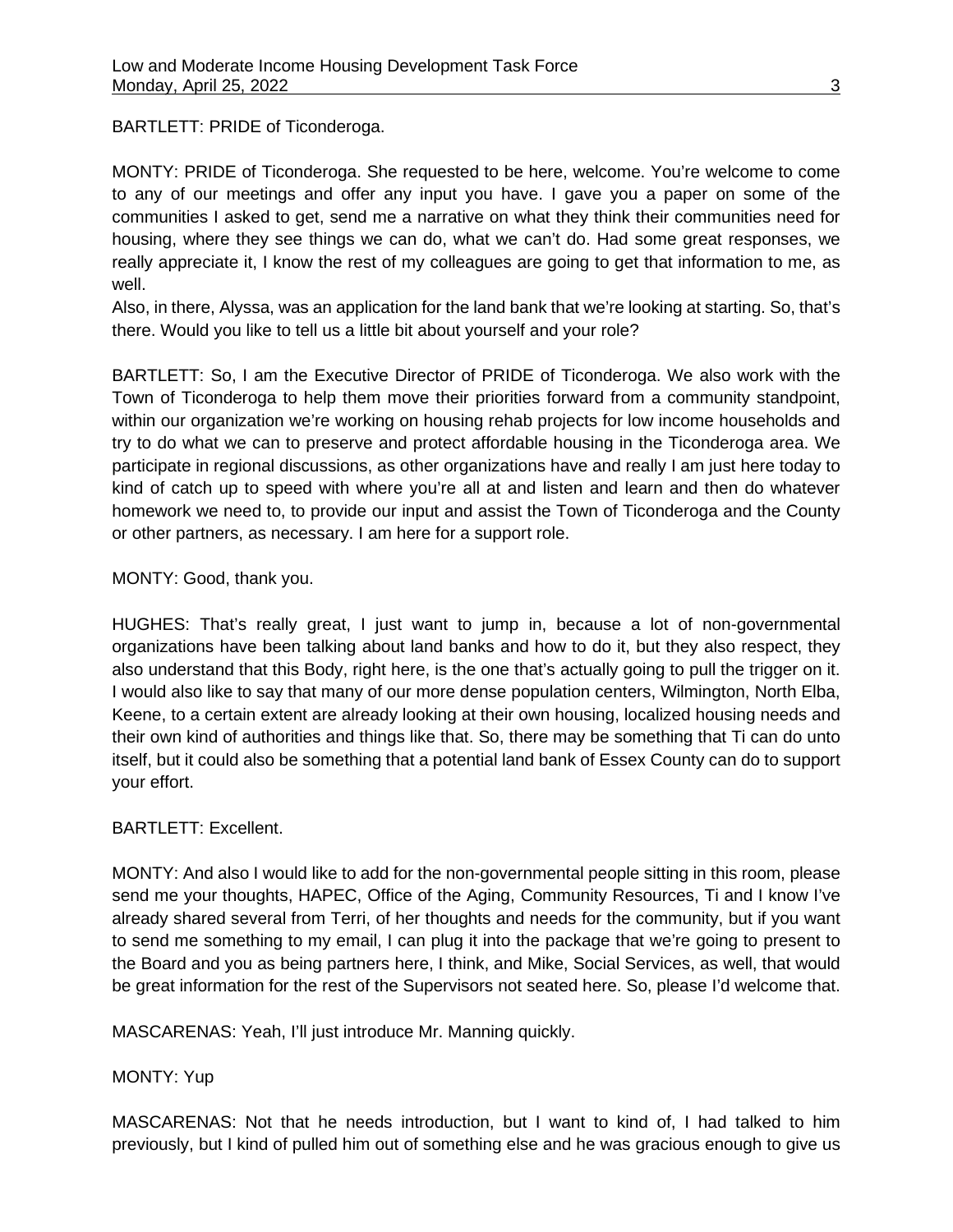his time this morning. So, when you look at this land bank application stuff, a lot of this is going to be a work in process and it's going to take some time and energy, you know, there's a lot going on. Resolutions have to be passed by the Board. Local Laws that would have to be arrived at, those types of things. Anybody's who's listened to me or forced to listed to me this whole time, I really don't want to let the tax sale opportunity pass us by to get started; right? We haven't been able to have tax sales in quite some time, due to Covid and we know that those are going to be coming down the pike here, pretty soon. So, a thought I had a couple of weeks back and I shared

with Jim and I shared with Ken and I spoke to Dan Manning about was when those tax sales happen and we take ownership of those properties, could be potentially, one thing I have been hearing from Bruce, because I've worked with him, a little bit, on the CDBG projects, recently, is that they don't have homes to buy; right? So, they have people that are qualified, they're subsided, but there's no homes for them to buy and anybody that goes on Zillow is going to find that out pretty quickly, that there's simply no homes to buy. So, one thought I had, was if we could take, just as a pilot type project, to see how it worked, if we could take a home from the tax sale or two, see what they are like, you know have our code guy go out, do those inspections, see what they're like, potentially we could shop them to your clientele; right? So, that we could, do they want them, do they not want them, but it might work out in a way that helps your clientele that can't find housing. They certainly can't go to an auction and buy it, because they don't have that cash in front of them to pay, but if we sold it during a private sale, you would subsidize it. We would probably make out better as a County in terms of what we get on that property and we would be meeting the goal of our Committee, which is to put people in housing that they can afford longterm. So, that was one thought I had, I did speak to Dan Manning about that in terms of conditions that we could put on sales, those types of things and from my conversation with Dan, it sounded pretty positive. So, now I'll guess I'll shoot it to you.

MANNING: Okay, sure, first of all, I'm a little bit, Dan Tedford was responsible for this Committee and he's done on the legwork, but he's since gone, so now Bill Tansey will be in on this. So, as far as land bank questions, I do remember reading the statute about 6 months ago, so, I am a little cold. As far as the tax sale is concerned, any properties that you deem necessary for your purposes can be pulled from the tax sale. It doesn't have to go to auction, it can be sold. There are four different ways that tax properties can be sold and one is at a private sale, which is what this would fall into. So, what we can do, is you can flag properties or a property, if you're starting small from the list of the properties that have been conveyed to the County, prior to tax sale and we can leave those out of the auction and then you can go forward with soliciting appropriate buyers; which would have to be an open solicitation. It can't be given to just one person, it has to be, the market has to bear out, you can then sell it to that person and take out a mortgage like you do with your low income stuff. Yeah, I think that would be the easiest way to do it, sell it to them and have them use a mortgage and the mortgage would probably mimic what we see with the CDBG stuff and this will all have to be in local law, but if you feel that you want to mimic that, if we're using that funding, I think we could mimic that. If not, you could put those conditions in and that way it's a descending payback. You know, if the person should sell the property or otherwise have, you know, during the first five years, this much is owed, the first seven years. So, rather than go on the point here is, we can pull property from the tax sale and we can sell it at private sale and you could go for it. The thing is where would you get the money and I think you're thinking with Bruce?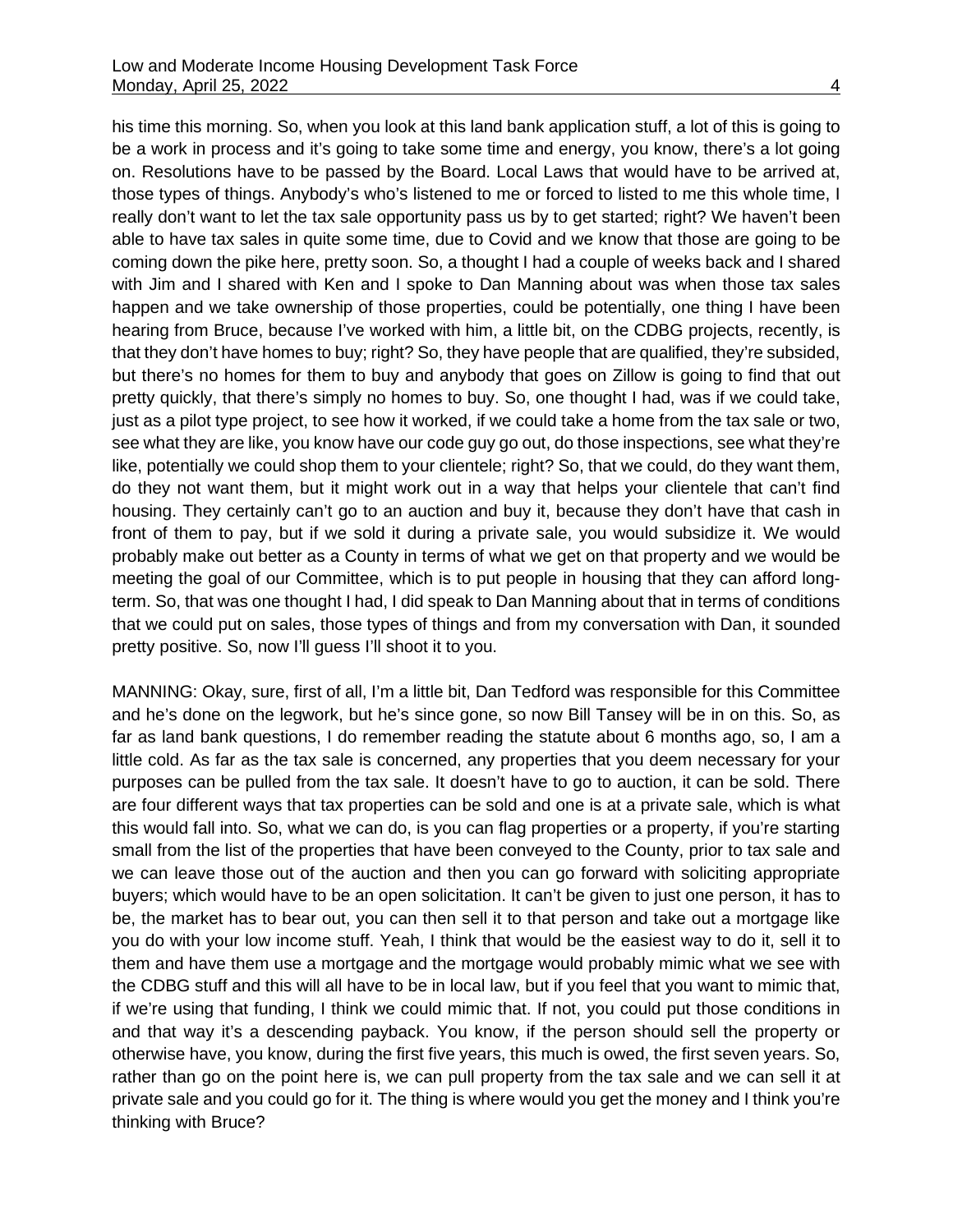MASCARENAS: Well, I was thinking that we might be able to meet two goals, at once here; right? We've got people that are qualified that can't find housing and at the same time, a lot of times, these properties at tax sales, that are in that mid-level range don't sell for fair market value; right? Where we simply sell them for pennies on the dollars to get it back on the tax roll without necessarily warranting, you know, getting what that fair market value is for that property. So, I think it would meet two goals, but I think the money in terms of that would kind of be a wash in terms of the County. But, another question, Dan and we had went over this and I know we can do, I know we've done it, can the County and take those properties and demo if necessary?

MANNING: Yes

MASCARENAS: Right, can the County take those properties and remodel?

MANNING: Yup

MASCARENAS: So…

MANNING: The problem with remodeling though, is prevailing wage, things of that nature. So, you know, there's a difference between construction remodeling and just shifting it over under a mortgage, you know, you don't have that expense.

MASCARENAS: Right

MANNING: If you're thinking down that line, maybe, you know I would have to think about how we could get around those types of issues.

HUGHES: Is a way to get around that, if the County hired a small crew of people to work under the, as DPW employees who were specifically focused on doing that remodeling work?

MANNING: Yeah, I thought you were going somewhere else with that. Yeah, you can do that.

SCOZZAFAVA: So, just so I understand, so the County would pull the property, a house out of the tax sale? At that point, we, the County government would go in and rehab the house or would we turn that property over to the Housing or the land bank?

MASCARENAS: We don't have a lank bank, yet, Tom.

SCOZZAFAVA: There's a huge difference there and I think it's a slippery slope when you start, you know, you've got to be careful on this thing. As you know, Dan and Mike, I've been involved in a couple of them in Moriah and when you get into the environmental issues of asbestos and lead paint and so on, I mean, you're talking, you're at \$100,000.00 before you even blink an eye on a single story house. So, it was my understanding that if the property, the County would pull properties out of the tax sale, correct me if I'm wrong to turn them over to the land bank and then they would go in and do the…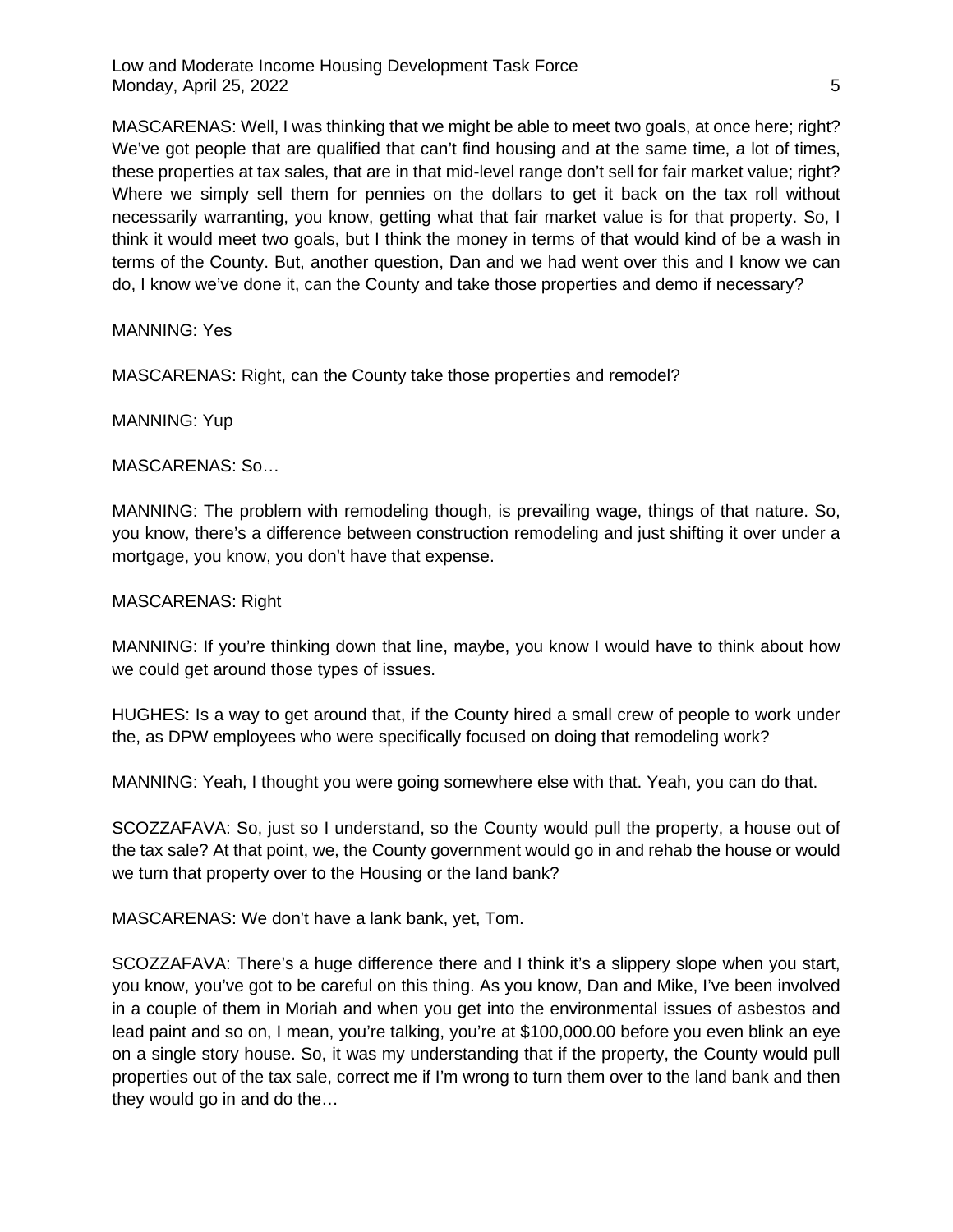HUGHES: You're close, my interpretation is that the land bank has the authority from the legislature to pull that property from the tax sale.

MANNING: Really?

MASCARENAS: They have to seek permission of the Board. The County is the owner.

HUGHES: Okay, but there is a relationship there.

### MASCARENAS: Yes

HUGHES: There's a relationship there and then the land bank, as its own non-profit has staff, project manager, executive director and they use their own criteria to do what you're talking about. They may say, that house is filled with asbestos, we don't want that, because we can't afford to fix it and in the short term, we may say the same thing. If we find that a piece of property off of that tax sale, that we take ownership of, like Mr. Manning has spoken about and then send Seth Celotti up there, or actually Seth would check it out, potentially beforehand, if we're interested and Seth says, no, this is not something that is going to be a knock out of the park and then we would potentially pass on that, because there's just too much overhead.

MANNING: I think when you're talking land bank, I think you're talking about...

MASCARENAS: What I'm talking about, Tom, is prior to land bank establishment. We're going to have this major tax sale. One of your concerns that you keep bringing up and rightfully so, is these properties keep getting revisited at tax auction, right? They keep going in there, they keep coming up every tax auction and nothing happens with them. One major thing I would like to do is maybe tear a few of them down that are zombie properties, that are derelict properties and at least have a vacant lot, that's more valuable than what's sitting there. But, maybe there's an opportunity for a home that maybe doesn't have a lot work to be done to it, that's decent. The last tax sale, talk about Moriah in particular, Center Road had two or three properties that were in nice livable shape. Do we have to do any work to those? No, we don't. Maybe we can pull one of them and try and sell it in private sale.

SCOZZAFAVA: They sold and the people that purchased them, went in and had and the means to do something with them. The issue that I find in my community, is that these houses are sold at tax sale for little of nothing and the people purchasing them have the best intentions in the world to do something with it, but they don't have the financial resources.

MASCARENAS: But, did those houses sell at fair market value? I don't know the answer to that.

SCOZZAFAVA: And the other end of the spectrum that you have the, you know, the not so desirable landlords that come in and buy these properties and rent them out until the next tax sale and never pay and taxes, never pay any water, never pay any sewer and I am not saying every landlord, but there are some out there that play that game. I think we do have a handle on that now, by eliminating them from tax sales.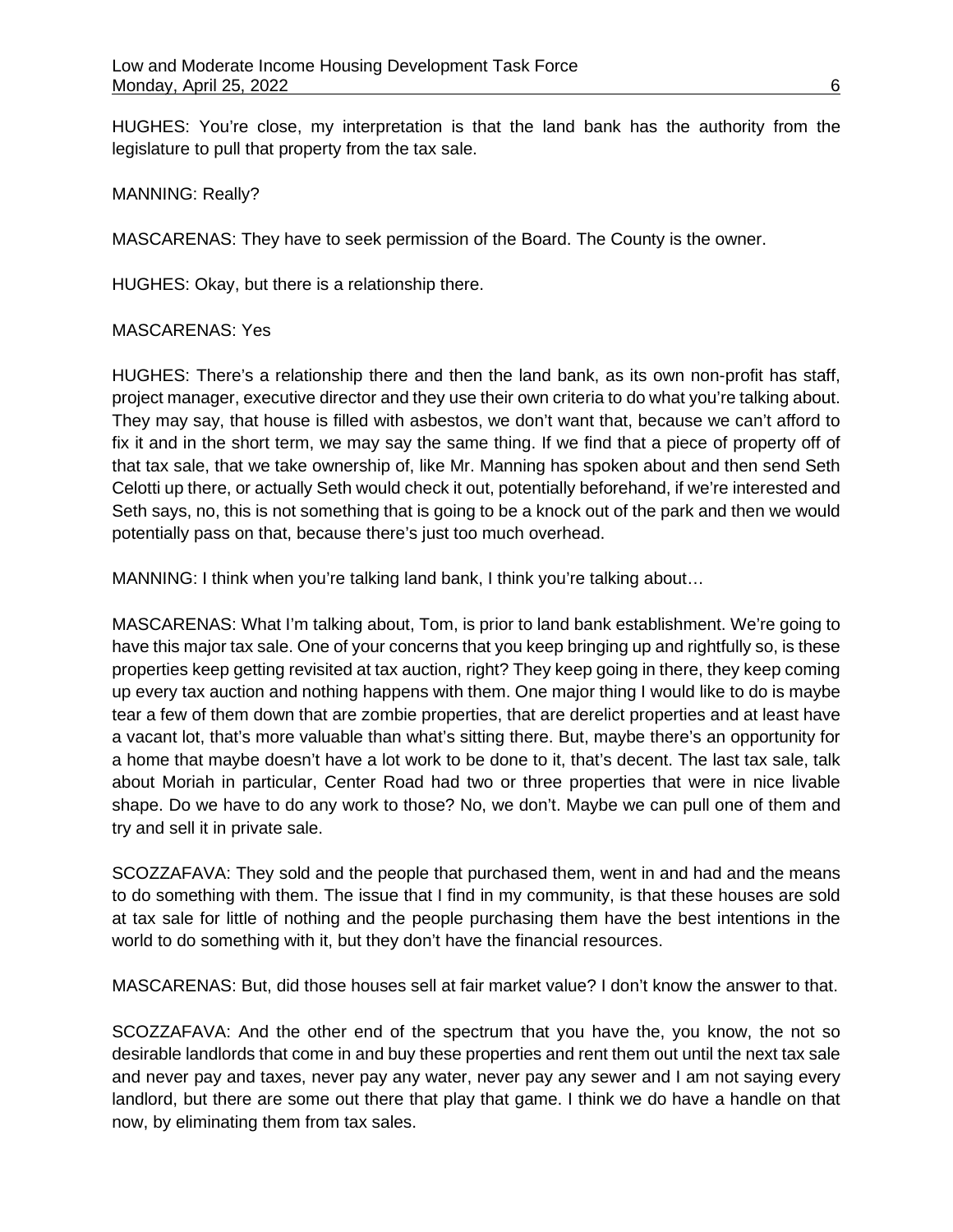MASCARENAS: So, I think this group would like to at least be able to do something at the next tax sale, being that there's going to be a lot of property that's going be out there due to how long it's been since our last one. How do we do that, and can we legally do that prior to establishing the land bank is what are questions really are, for Mr. Manning, right now.

SCOZZAFAVA: So, identifying the properties that have potential, I mean, the properties that were built, homes that were built in 60's, 70's, onward, they usually sell pretty well and then people buy them and go in and do something with them. It's the ones prior to that, that become the issue. So, if we go in there and the first thing we're going to have to do, before we jump in too deep, in my opinion, you've got to do some kind of environmental assessment on these properties, so we don't get in too deep.

MANNING: They have to do that on every single one.

# MASCARENAS: Yeah

SCOZZAFAVA: And then once you do that, of course, now you've just shot yourself in the foot at the sale.

MASCARENAS: The thing is, too, Tom, I think this is the low, this is affordable housing committee, so what I'm speaking to is a little wrinkle on it, is that group of individuals that can't go to your auction, because they don't have liquid. They can pay the down payment, but they subsided through Bruce's programs to help with closing costs, to help with down payment, to do those types of things and those people can't even show up, you might actually get better value for the home at an auction, hard saying, because you get fair market value for the house, but it's meeting our goal of getting those people that are our residents that want to live here and be here long term that are established, families into a home, long-term. So, I think that's probably a little bit of a difference, but I only want to do it with maybe one home, to do like a pilot. I'm not saying we're going to take all these homes all over the County and do this, long-term. That's not our goal, we want to see if it works, if it's successful and can we start dealing with some of the blight issues that are monopolizing our communities.

SCOZZAFAVA: I have a ½ dozen, right now, in the Town of Moriah that I'll gladly turn over to Bruce, tomorrow.

HUGHES: Tom, just to go back to what you were saying, I think, at least the vision that I have, is that the County is going to mimic the functionality of a land bank in the short-term, we just want to mimic it, so that we can test it out. We just want to mimic it, before we go through the process of creating, somebody creates that 501c3 and all the stuff that you got to do with that, but we don't want to, I don't necessarily want the thing to happen until we know that we're successful with that one and then two and then three and then now we've got some momentum. Let us get some momentum, then we can tackle the way that is actually should be with that structure.

MONTY: Now, those three homes that you talked about in Moriah, Tom, were they purchased by locals who are going to be permanently there or were they purchased as second homes? Where they purchased to be AirBnBs?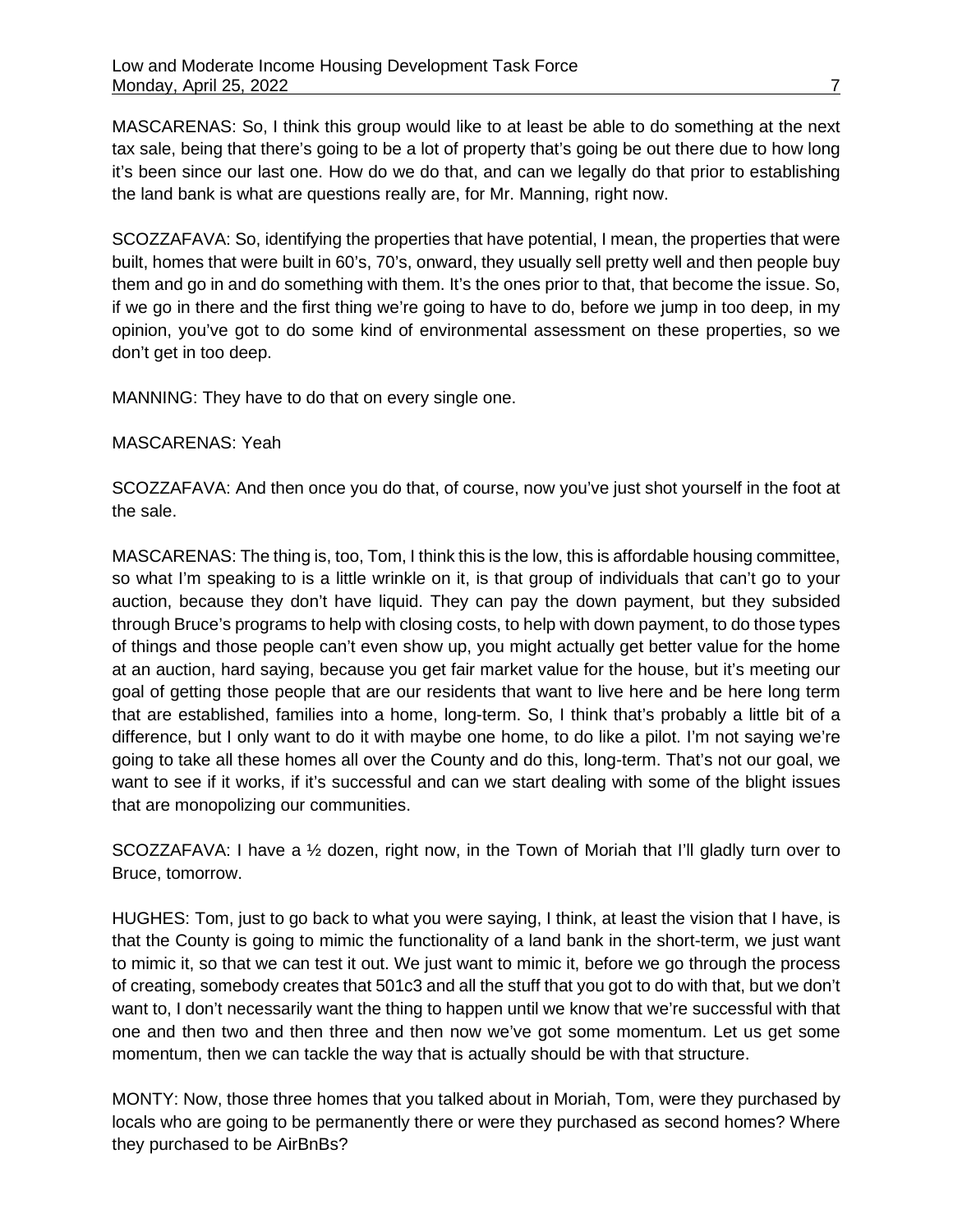SCOZZAFAVA: They were, I believe, Mike correct me, if I'm wrong, I think those were locals.

MASCARFENAS: I think those were, but that's a great point, Jim. Because, that's not what's happening.

MONTY: That's not what this group is about, at all. We're not doing this for second homes. We're not doing this for AirBnbs, for rentals. We're doing it for residents who can't get in a home.

MASCARENAS: Right and so I guess, Dan, did you get all of that?

MANNING: Yeah, you can condition the sale, you can put restrictive convents on your deed that prohibit it for being used for those purposes.

MONTY: Oh, absolutely.

MANNING: For a certain period of time or whatever you want to do.

HUGHES: I think some of the land banks, actually said, you've got to be in that house, or they expect you to be in that house for an X number of hours per week or months per year or something like that. That does exist.

MASCARENAS: One other thing that I brought up to Dan is, if we do demo a property, let's say and make a lot vacant, can we, if we sell the lot, can we put a restriction in that deed that says, within X amount of years, you need to build a home or whatever that need is, needs to be on that lot and he said, we could. So, maybe that's another mechanism that, relatively low cost, depending on the County exposure, in terms of hazardous materials and tipping things and all those fun things.

MONTY: And I think, as far as clearing lots and demoing lots, that lot has to be approved for something to be rebuilt or it makes no sense for us to go and, really other than cleanup.

MASCARENAS: Yeah, I think we would stick to the hamlets.

MONTY: Right, well, I get nothing.

MANNING: I do just want to say one thing, before I forget, on the tax sale, there is a 14-day right of repurchase granted to delinquent tax payers, 14 days before the actual scheduled auction date. If they come to pay their taxes, ahead of time, then all bets are off and so, the County would reconvey the property to them. So, that would have to be addressed, because you don't want to have a situation where you looked at a piece of property, you've got all your hopes up and let's say you haven't done anything yet, but you've gone in and then this person comes in 14 days prior to the auction and pays up.

MASCARENAS: I think we would wait until everything was final.

MANNING: Okay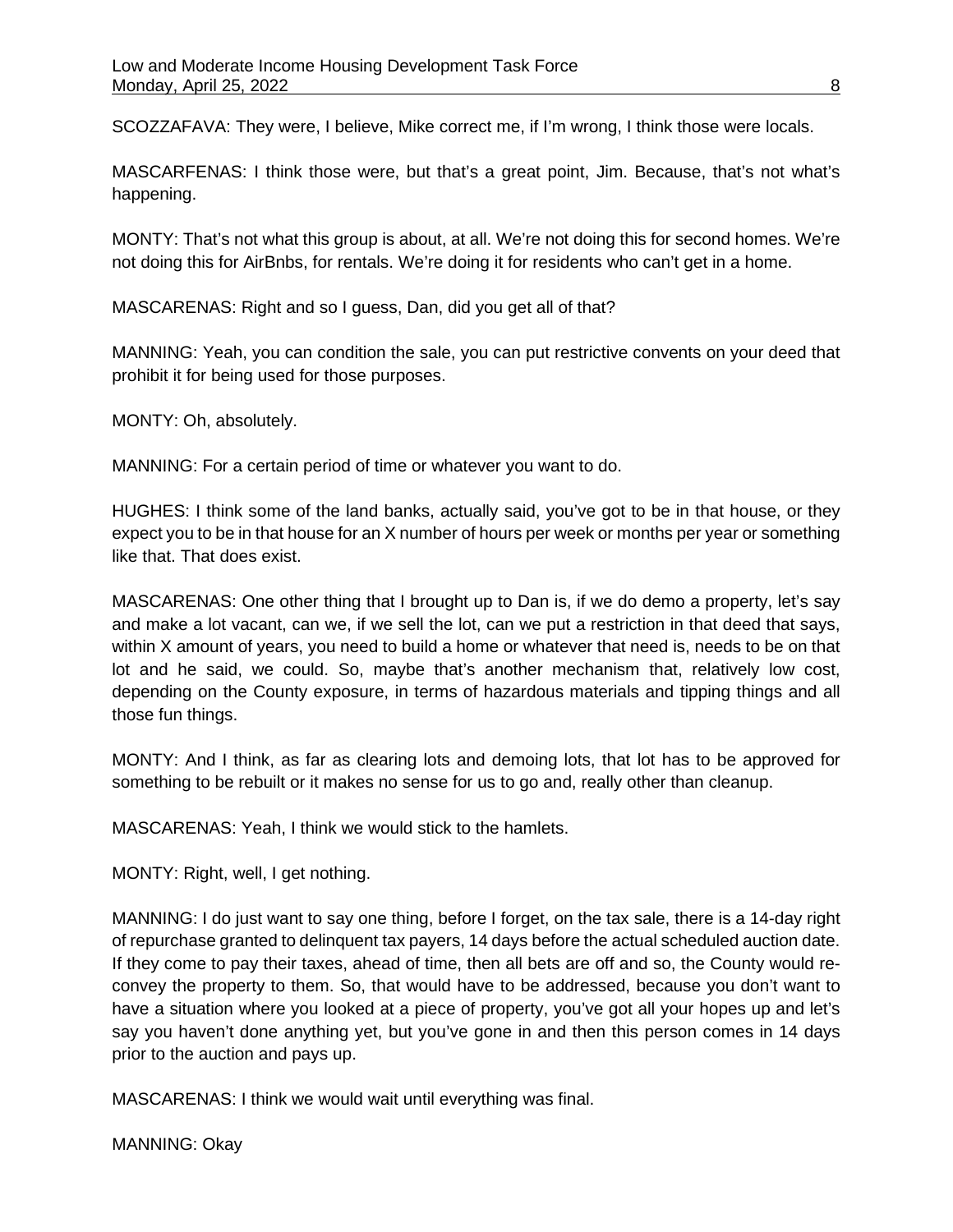MONTY: It doesn't mean that we can't go and have Seth look at them and say, identifying the properties that maybe and then after the 14 days, then you move forward with it.

#### MANNING: Yup

MORSE: Just the idea about the vacant land opportunities that might pose themselves. Is there any possibility that we could form a relationship with Habitat for Humanity, so that they can be the housing, housing part of the equation?

MONTY: I've already had that conversation.

MORSE: You know we like working with them.

MONTY: I've had that conversation and they are willing to sit down with us and look at these things.

MORSE: Awesome.

MASCARENAS: Now, Bruce, from what we've said, does everything make sense to you? Because, I haven't got a chance to talk to you about this.

MISARSKI: It does make sense. First of all, whoever's going to do the work, wants to have site control. Somebody's got to, whoever's going to be there redeveloping, needs to own it and take the risk. You know, this is a risky, redeveloping these properties is, you can blow a lot of money.

MASCARENAS: You also have access to rehabilitation funds; correct?

MISARSKI: Yeah, we probably, we would probably use our own funds to, because then we're going to be selling the house; right? So, we would receive it, we would use HAPEC funds to, you know, put in a \$100,000.00 or more to fix it up. In the meantime, finding an eligible homebuyer. The homebuyer would provide their subsidy is usually the in the down payment, closing cost assistance, so that could reduce the principal, but they're going to be buying this thing at a \$200,000.00, we're getting it, putting, whatever \$150,000.00 into this, they're going to have to get a mortgage, they're going to get subsidy to purchase the unit and then HAPEC would then be selling it to them using our funds. So, that's normally what a developer would do. They use their funds to develop a property and then they would sell it, they would have site control of the property.

MASCARENAS: So, if we turned the property over to you?

MISARSKI: Yeah, we would take it, we would renovate it, using HAPEC's cash reserves and find a homebuyer, put them through the homebuyer process, so it would be a low/moderate income family that would be purchasing the property. They would be, they'd have at least a 10 year deferred payment loan, you know affordability restriction, so if they sold it within X amount of years, they would have to pay back some of it. We could even, if we needed more subsidy, go to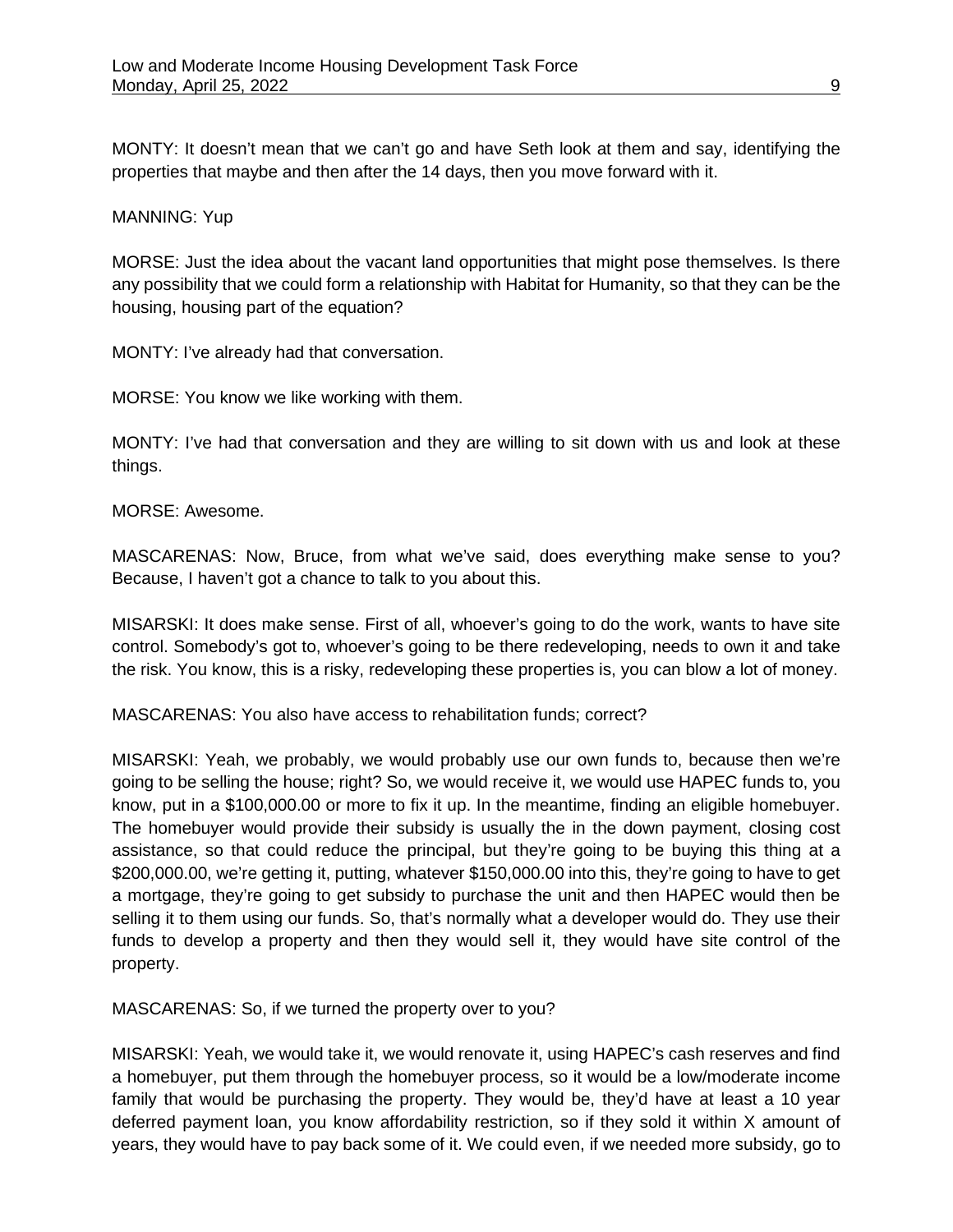Adirondack Community Action Trust and have they actually buy the land under it; which would bring another \$30,000.00 out of sale price to the family, because then that way the trust would be holding the property and would be permanently affordable at that point and maybe the County would want permanent affordability, rather than just temporarily affordability, if we're going to go to that level and have these houses, it's nice to have permanent affordability that will also be there for low and moderate income families, versus helping one family and then, it's probably, the house would probably still stay in the market as a working class family home, but you don't know. A lot of these properties are just getting sold to second homeowners and then it kind of becomes unaffordable for the folks that live here, that part of the market is. Yeah, so the family would receive a subsidy of say, \$50,000.00 to purchase the place, HAPEC would take the risk to fix it up and turn it over the family, it makes all the sense and we could do, only probably one or two a year.

MASCARENAS: Right, I don't think our goals are that big; right, right now. I think we're trying to get our feet under us.

MANNING: There might a problem with giving the property to HAPEC.

# MASCARENAS: Right

MANNING: Because, they're non-for-profit. They're not a municipality. If it was a municipality we could give it for free, but we have to get the highest and best price that we can for the property. So, we would have to work around that a little bit, I am sure that we can, but it's an issue.

DOTY: Let's assume we're going to move ahead in this current year and try for two properties, what does the County have for a deadline now, for this foreclosure list, auction list?

MANNING: We should…

DOTY: Is it September?

MANNING: I would say it would be no later than September.

DOTY: Okay and I'm still confused, how does the County acquire the property? Do we need seed money before Bruce gets it?

MANNING: No

MONTY: The properties are foreclosed on. They become County property.

MASCARENAS: We pay the warrant.

MONTY: We pay the warrant.

DOTY: But, let's just say it's one of these teardown properties and we want to go in and demo it before Bruce qualifies someone.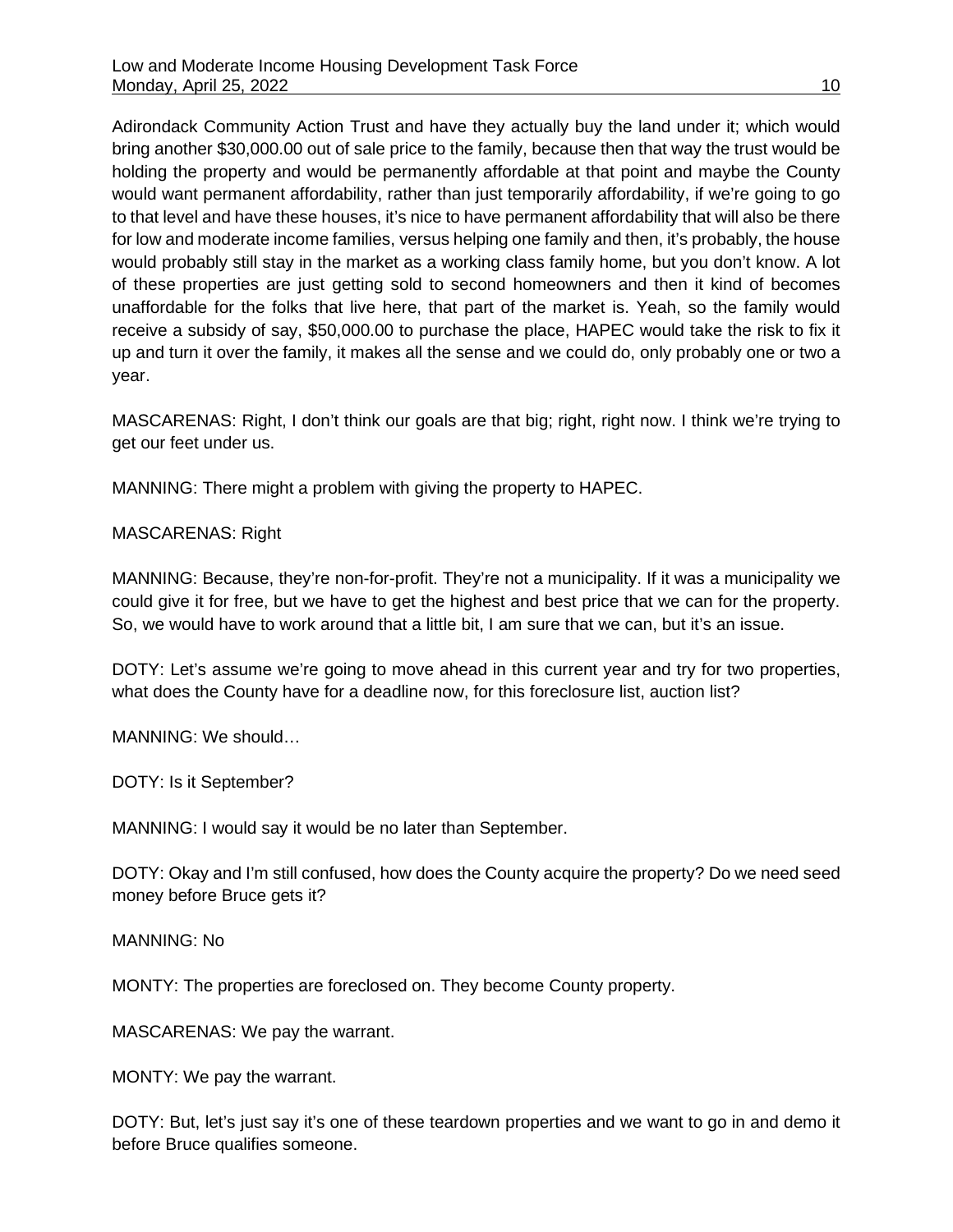MASCARENAS: Yup

DOTY: How is that done?

MASCARENAS: My initial presentation to this group was that we would start with ARPA money, that we have a significant amount of that.

DOTY: Okay

MASCARENAS: That we could dive into and if the Board thought it was worthwhile, then we could visit it in future budget years, as something that was important.

DOTY: I can say initially, for a form of success, I can see an equation working where it is a property where there's a demo of zombie house, whatever you want to call it, because the fastest growing aspect of residential housing, that I have seen is in the modular home industry. Where the costs are concrete and to qualify people is very attainable. So, certainly I think if we start out with a direction that is something that can prove itself, we will be a long ways of proving this whole system, if you will. I'm nervous, like Tom, in acquiring properties that are going to bury us before we can prove our direction.

MONTY: But, we don't have to acquire them. We can cherry pick.

HUGHES: We'll cherry pick.

DOTY: Right

MONTY: We can cherry pick those properties. We're not just going to take every property that's there.

HUGHES: We're cherry picking the properties that we can have success.

DOTY: I agree and I didn't realize that a person can retain their property as close as 2 weeks before.

MONTY: But, again, it's a process. It's a process, we go, we find the properties that we want to look at. We send Seth out if it's going to a rehab or whatever. Seth will come back and say, aye or nay, whether it's worth it or not and then, okay, we wait for that 14-day period and then on the 13<sup>th</sup> day, we can begin the process.

HUGHES: And I'd like to say, I'm glad a private citizen has that much leeway to keep their property.

MONTY: Absolutely.

HUGHES: I mean that's good, that's a good thing.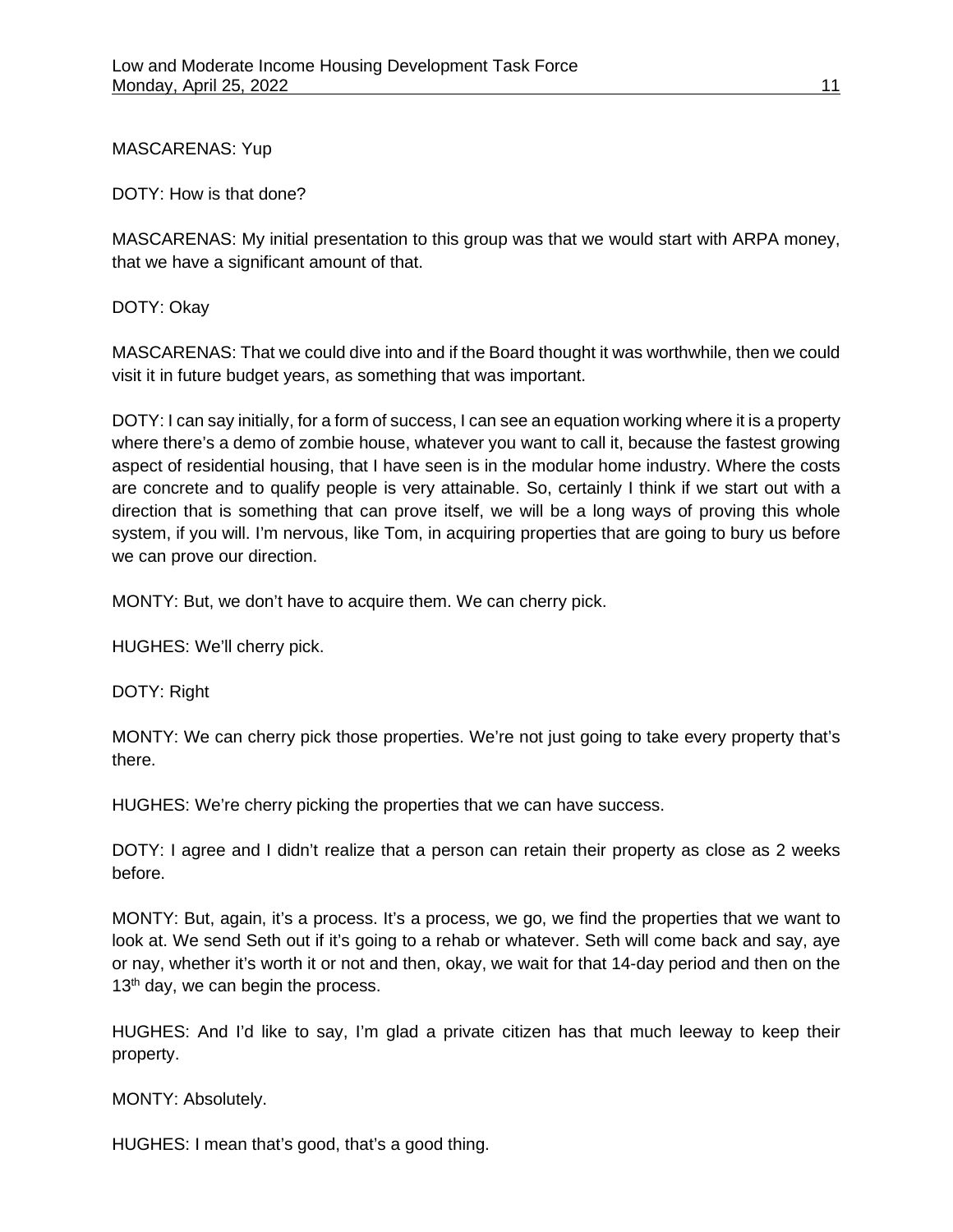MANNING: Yeah, some counties don't allow that.

MONTY: We're not here to take people's properties.

HUGHES: Right, we're not here to take people's property. I do not, personally, want government to get in the way of private capitalism and those private sales.

DOTY: I just wanted to know the rules.

HUGHERS: No, absolutely, but when the time does come, and all of those opportunities have been exhausted, we can then step in to take a look where opportunities are.

MANNING: So, what does happen is in the foreclosure, just to boil it down, three months before what's called the redemption date, we send out a notice of petition, put in the paper, we do all this stuff, we post; that lets everybody know. The landowner will get a notice in the mail, hey, you have three months to pay up or you're done, subject to this right to repurchase. So, that's called a redemption, that 3 months out. A lot of counties just have the redemption date, if you don't pay by the redemption date, you're done. But, we've decided, and there have been other counties that do the same thing, that allow this new repurchase thing. We choose two weeks ahead, we were in a lawsuit before, so, it gives a second bite of the apple to repurchase. Which is in keeping with, I think, the County's philosophy that you don't want to take people's property.

DOTY: Fair enough, thank you.

SCOZZAFAVA: Another issue that, don't assume that because these properties are in a tax sale that they're not occupied, because that's another major problem. We have people purchasing properties at tax sale that are still occupied and then they end up having to put those people off that property, to put them out of that property and that's a huge problem. I said, for years, Dan, as you know, you know, once we hit that timeframe where they can no longer redeem, we should be putting these people out of that property.

MANNING: Well, I'm not in the business of doing…

SCOZZAFAVA: Well, I know that, but the problem's going to be, turn it over to Bruce or HAPEC.

MANNING: Well, we would do it, we would do it.

SCOZZAFAVA: Somebody's got to evict these people and as Mike knows, because we've been in this situation, now you've got to find temporary housing, because a lot of these people are low income.

HUGHES: I've got to be honest with you, though, that is a house that would not be, in my opinion, even if it was a tax sale house and there's a family in it, that's off, there are other organizations that can handle that. I don't want to see a land bank or us, as a housing authority…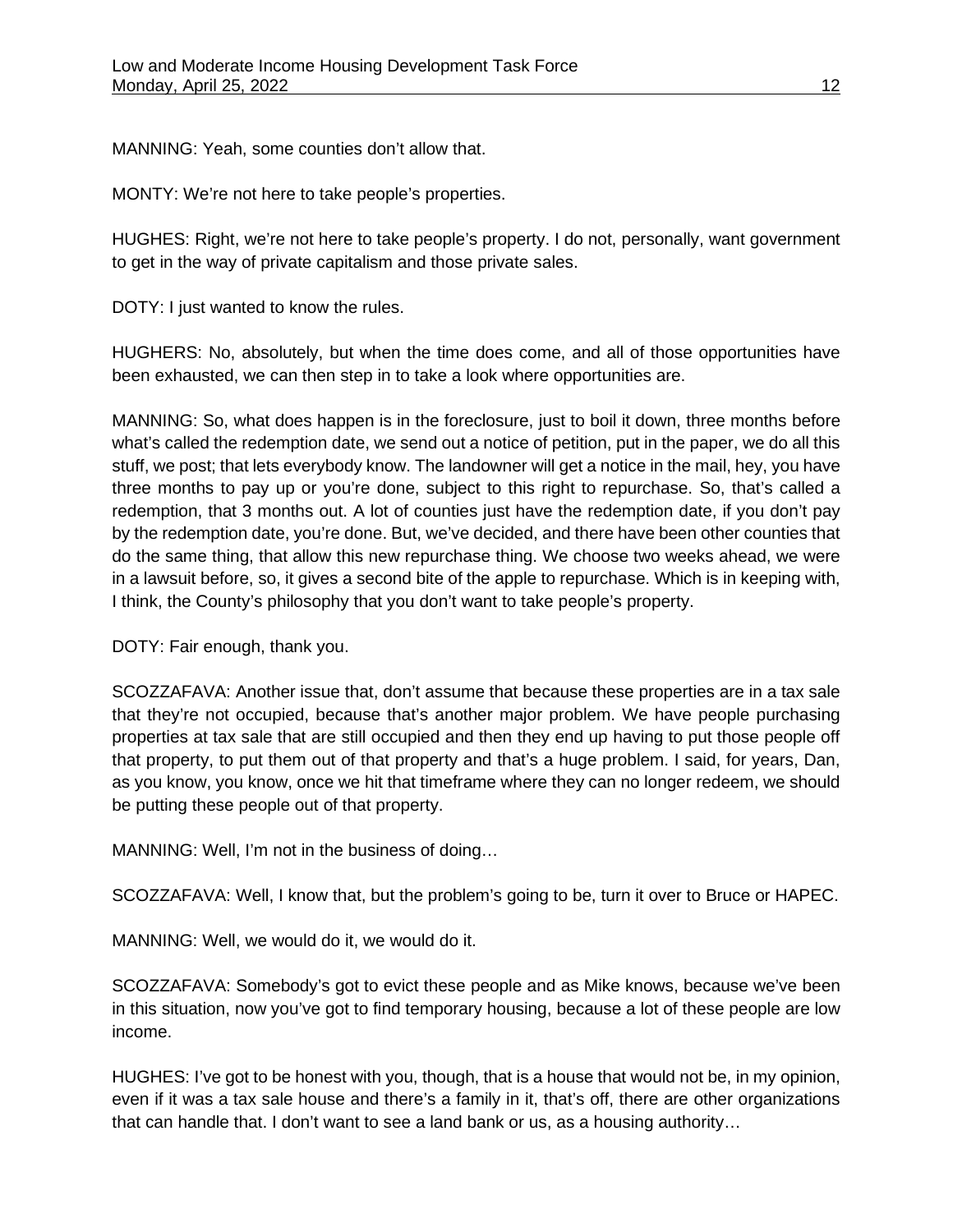SCOZZAFAVA: The issue that I am making is your new buyers and I've seen it happen, it sales at the tax sale, the people want to get in there, they want to renovate it and so on and especially with Covid, they were waiting, I mean you couldn't put them out.

MANNING: Covid really put a monkey wrench in all of this.

SCOZZAFAVA: I mean here, they bought the property in the tax sale and they can't do anything with it, but they can't evict them.

MANNING: Now, you can. That's why our tax sales have been delayed, because of Covid.

MONTY: Are those a lot of rentals, Tom? Or are they people that owned a home?

SCOZZAFAVA: They're not AirBnBs.

MONTY: No, no, I am just saying, because you talk about…

SCOZZAFAVA: Although we did have a property in Port Henry that sold in the last tax sale for \$50,000.00, nice old Victorian and they just turned around, the people that purchased it and that person got a divorce or whatever and they sold it for \$110,000.00.

MASCARENAS: Well, that's my point, I don't think we're really getting value at our tax sale.

SCOZZAFAVA: Yeah, we're not, absolutely.

MASCARENAS: We are on our high end properties; right? And hopefully they're making up the money on our middle to low properties, but we're not going to give the land bank a property in North Elba, it's not going to happen, the Board's not going to approve that; right? Because, that's a property that's going to give back the majority of your taxes that you've been owed.

SCOZZAFAVA: But, it doesn't fulfill the mission of the land bank then, because the whole mission here is to, so the people in these communities can afford housing, which, right now, I doubt that they can in North Elba. I don't know.

MASCARENAS: I don't want to speak for Dan Manning, but in that case, Tom, if we took the property and there was an issue, I think the County would evict. We're not going to evict 120 properties prior to a tax sale, if we have 1.

SCOZZAFAVA: It sounds like you're only talking a couple of properties.

MANNING: Yeah and that's a summary proceeding. It's just boom, boom, boom go to court and if they don't have a defense, you get a judgment, then they have to leave, if they don't leave, they get physically escorted out by the Sheriff and their stuff.

MONTY: And in our conversations with other land banks across the State, they aren't doing huge projects, you know, would you say, Ken, 3 - 5, some of the more established land banks? So, it's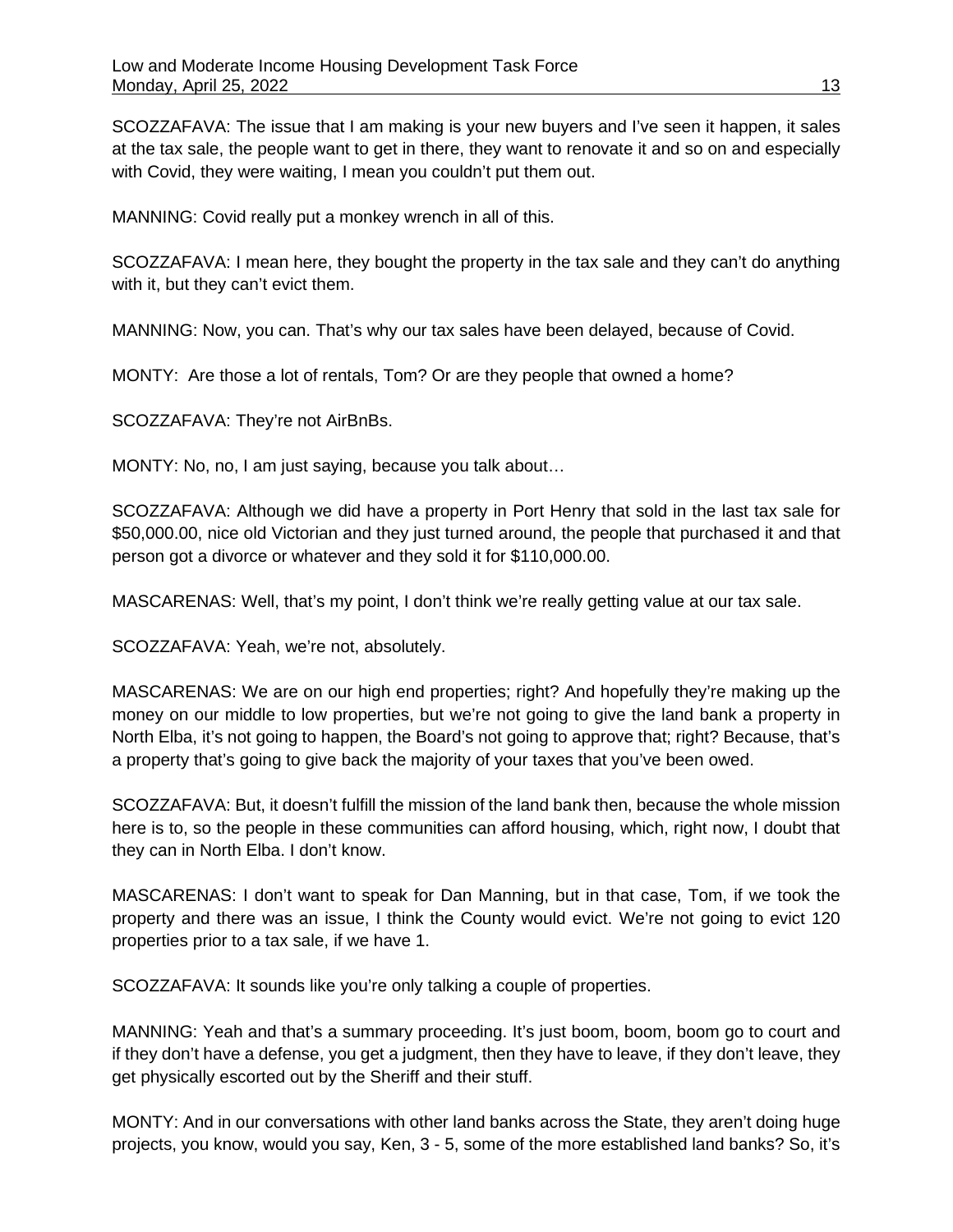not like we're going out to save Essex County, here and did it all at once. But, we want to take one step at a time.

SCOZZAFAVA: Bruce, you deal with this, I mean what community, right now, has a huge housing, other than Moriah, we know that, I mean especially for the aged population.

MISARSKI: Right

SCOZZAFAVA: That's who I receive most of my calls from are the elderly and I call you for the Lee House.

MISARSKI: It seems like every town.

SCOZZAFAVA: Every town and that's just going to continue to grow.

MASCARENAS: Right

HUGHES: Seniors want to age in place and they want to be able to do it in an affordable way and I want to see us provide that, they deserve that opportunity.

LEERKES: And they need to have access to areas that they're going to be able to get their needs met.

SCOZZAFAVA: Exactly.

LEERKES: So, grocery stores…

HUGHES: Absolutely

MASCARENAS: Pharmacies.

SCOZZAFAVA: Moriah Shock, seriously, that campus would make a fantastic assisted living facility. I mean everything's in place.

MONTY: Alright, Krissy, have you got anything? I know you deal with the aging community.

LEERKES: I am here, I think that Mike's option that he presented, I think it's a no-brainer. Again, I am going to go back mimicking what Tom just said, is, you know, older adults, they are looking at, if you're not able to age in place, they want to be able to age into like a senior housing with access, like I said to grocery stores, pharmacies, if they have transportation and a lot of our communities don't offer that, don't necessarily offer it, but have that. So, looking at Lake Placid, looking at Ti, that is definitely, you know, even Willsboro, those housing have a long waiting list, so if there's ever any possibility of senior housing, not necessarily assisted living, but senior housing, it would be filled in days and their money stays here, they spend their money in community, they're not traveling out. So, they're investing into their community, because they have to.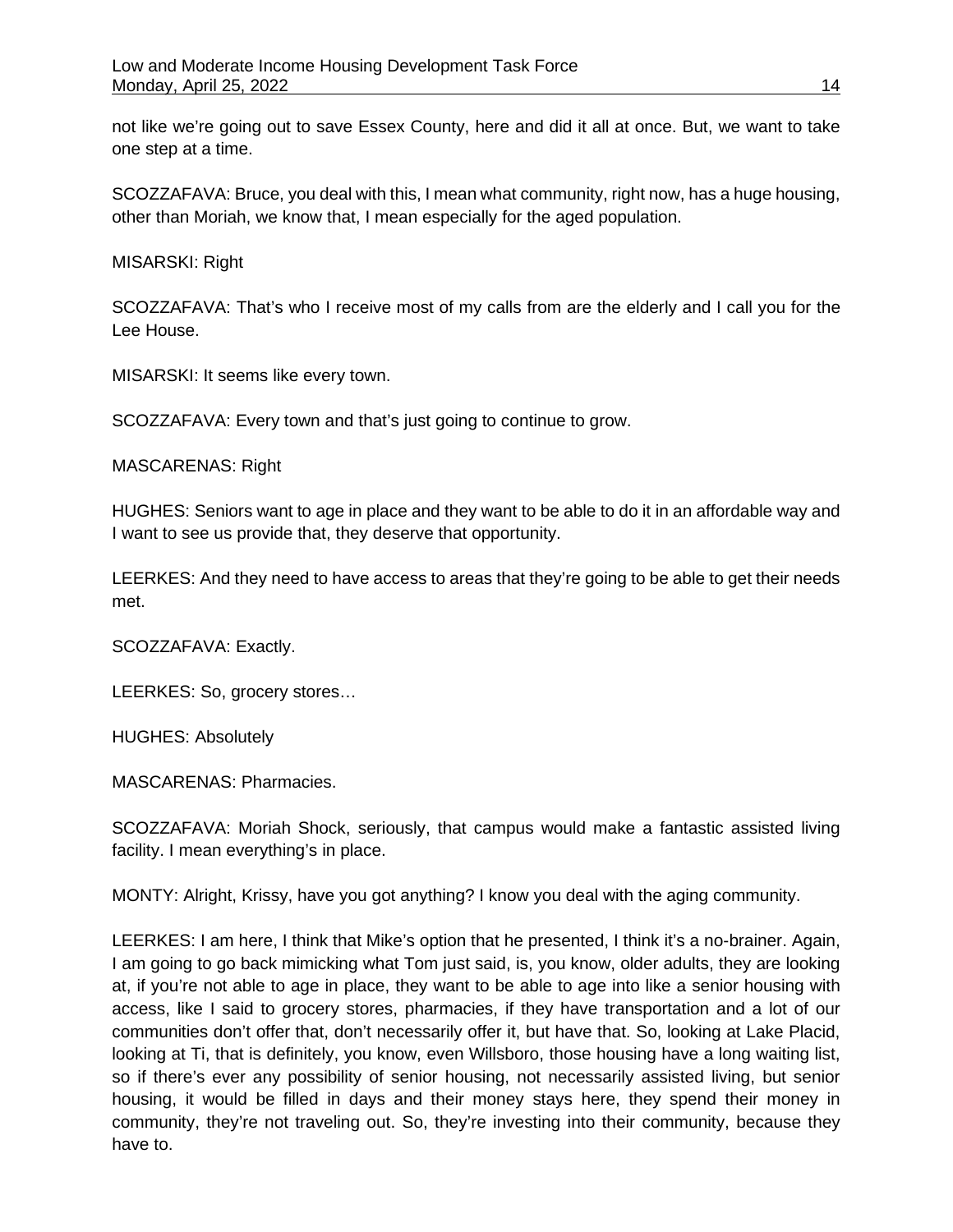HUGHES: And it would probably work at a profit. I mean not a huge profit margin, but absolutely at a profit.

LEERKES: I don't know about if you can speak to that about the Lee House, but I think it's a profit across the board, where a lot of the individuals can be in the community, not hitting that next level of maybe nursing home, we can wrap services around them. I see Terry nodding, I think she would say the same for the individuals that she supports.

MISARSKI: I think, also, with the elderly, I mean every town, people that are from Lewis or whatever town, they generally, elderly folks want to say in the town that they've lived their whole lives in. It does speak to the need for good transportation, so that, you know, the person in Lewis doesn't have to move to Lake Placid or something to find housing, but if they can age in place and still, not have a grocery store in all 18 of our towns, but transportation wherever we have it.

MONTY: And public transportation isn't a wide spread aspect of Essex County, either. So, that factors into aging in place and stuff of that nature. Anna, any thoughts?

REYNOLDS: I do, I was just wondering if towns had considered looking at a local law restricting AirBnBs in their communities? It's something that's occurred all over the Country, various cities and villages, having problems that have been adopted to cut down, not, you know get rid of it, 100%, but to cut down, because of the lack of housing stock in their municipalities.

MONTY: I don't know how popular it would be, but it would be a good thought.

SCOZZAFAVA: Well, that's, you're crossing that line that you just spoke about.

MONTY: Right

SCOZZAFAVA: I mean now you're telling people that own property what you can and can't do on it and you're not going to be allowed to rent it. I mean that's a, that's another slippery slope.

MONTY: It is, Tom, but then you have the property owners that are putting out their AirBnBs and other avenues and not complying with occupancy tax rules.

SCOZZAFAVA: Well, that we need to be enforcing it, which I believe we are.

MASCARENAS: But, if you get somebody from New Jersey, which you're talking about that's happening regularly, buying properties in our area and then simply for a rental income, that's really hurting our locals.

HUGHES: And I would think that you would have some cover if a comprehensive plan and/or a local law addressed that, because it's for the community.

SCOZAFAVA: Absolutely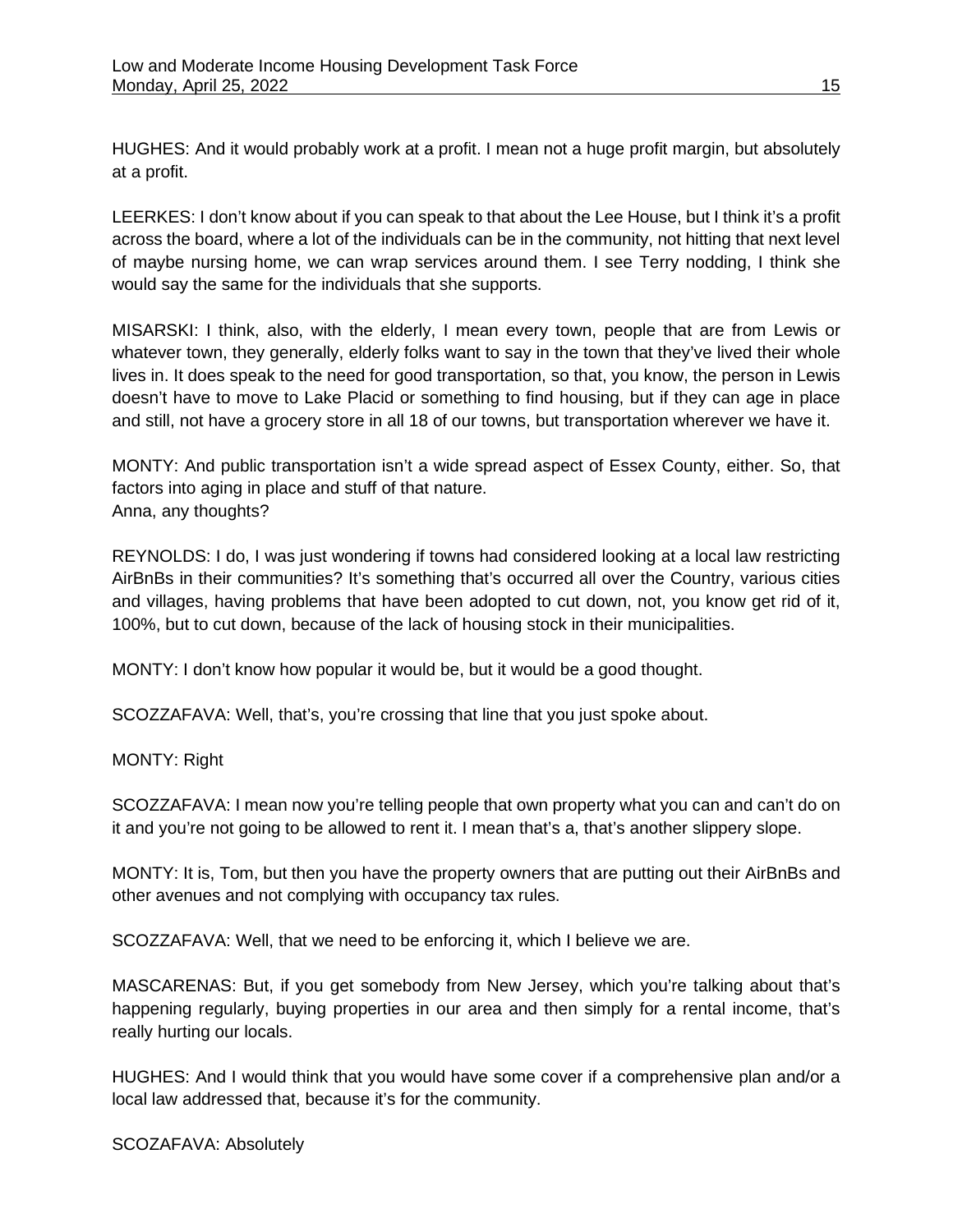HUGHES: Because, that's what the community wants in their overall plan. So, if that's what the community wants, then the community should get what they want.

MANNING: You can do it, but, you know, Tom's point's well taken and I'm not siding with anybody, you know it alienates your property, is a big, is a coveted thing in this Country and so you have to be careful about how you do it and legally doing it has to be, you can't selectively spot zone or do things like that.

MONTY: Can I send a woman to see you who came to my office last week, because she built two camps on her property, without permits, they dug up a swamp and made a pond and several aspects that they never were permitted, I'm not mentioning any names.

MASCARENAS: And look at the problems that we're dealing with around employment; right? And it's not just Essex County; right? It's our school systems, it's our maker industry and its Mountain Lake Services, big sign in the middle of Port Henry; right? It's all these places when our greatest export is our young people and the greatest reason why is because they can't afford to live here. They can't buy homes, because they don't exist. Our housing stock is very limited. So, I think it's prudent that we figure it out. We've got to at least decide on something. Even if we clean up blight, start that process. We're going to make our neighborhoods more attractive to live in. We're going to have vacant lots that are buildable. They're going to meet the needs. Those people that want property outside our hamlets, that need to subdivide and do all those types of things for APA requirement, they don't want to live in our hamlets anyhow. But, those people that want to work in Essex County, they want to be school teachers in our communities, that's where they're going to live anyway, but right now our housing stock is aging. It's crumbling, our infrastructure is not unlike any other part of America, right now and without action, it's going to continue to do such and with our population that's aging, there's simply not those areas for those people to live in. they stay in their homes longer, right? They don't go to senior housing, because it doesn't exist, opening up those residences for young people to occupy moving forward. So, we need to figure it out and I think that this is a very good first step if we can get control of it and at least try; right? If we fail, we fail, but we need to try.

HUGHES: If we succeed, we succeed in a big way.

MASCARENAS: Right, I fail a lot.

MONTY: And if you never try, you never fail. Carol, you've been sitting there quite quietly. I know you've got thoughts.

CALABRESE: No, it's a good discussion. It's good to listen to everybody's thoughts. I have a couple of things on the back burner. I've been working with one of the Adirondack Action Staff, but they have been having conversations with an agency that I've never heard of and she's on vacation this week, she's going to try and setup a conference call, so I can learn more about what this agency is and what it potentially could mean for assistance with our mission here and once I have an update on that, I will bring it to this committee and share it.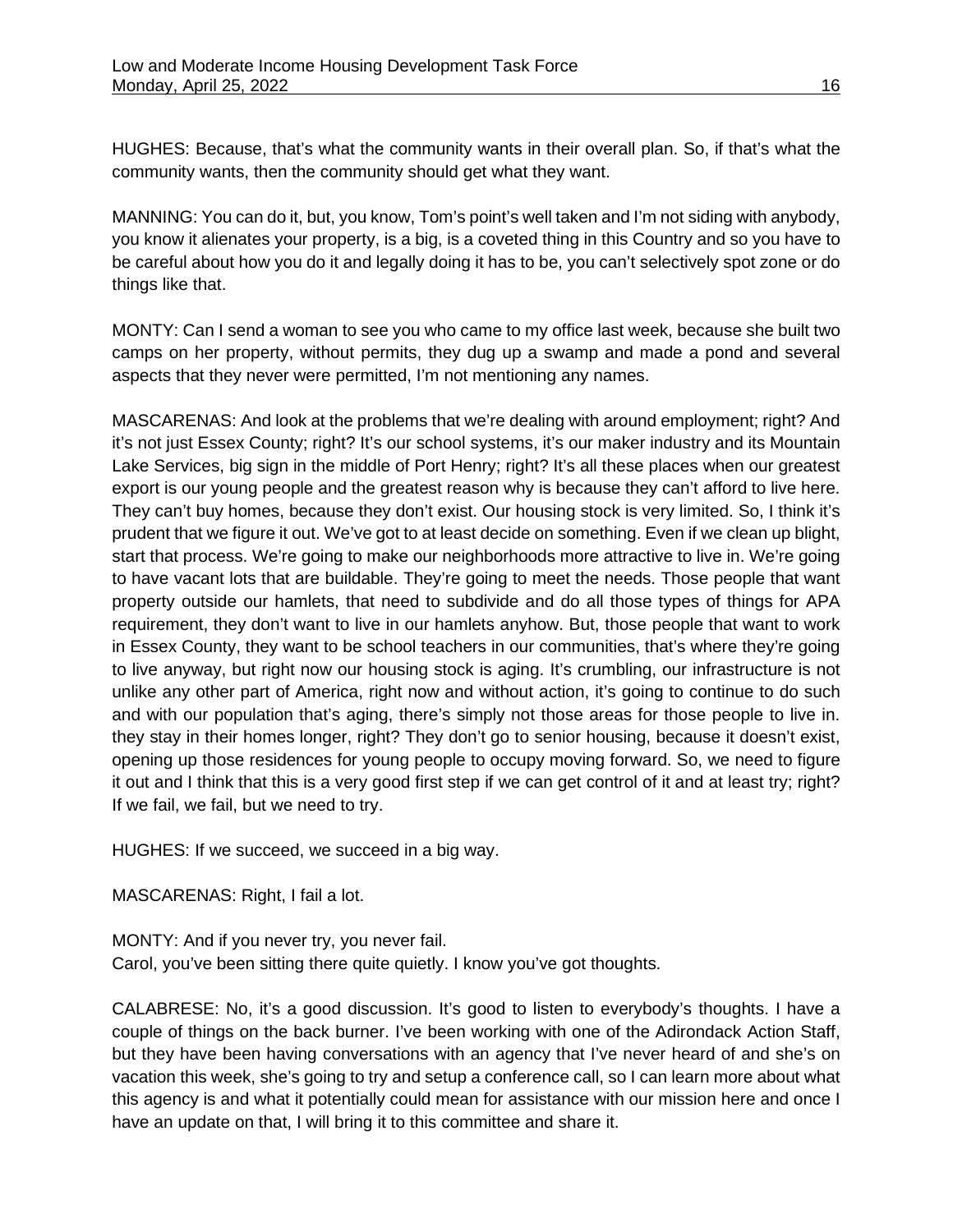And the other thing that I was doing, I was actually listening to the Governor, who was giving the State of the State and as soon as she got to economic development, I had to come here. I believe a program called Restored New York, did you guys?

#### MASCARENAS: Very familiar with it.

CALABRESE: They're supposed to be funding it and it was in the budget and the last time they funded this was 2017 and housing, I just was, I looked at the 2017 application and housing and rentals are, they were in the last version of this program, eligible. Again, I'll go back and see what the Governor's budget is in detail, but maybe we'll have access and bring back to this initiative, but that can be pretty big, because the last time I think it was a million dollars per municipality.

### MASCARENAS: It was a lot.

CALABRESE: And honestly there's 18 towns and a county, so, again, I don't have the update, because it just happened, but I think looking at the budget and what's approved in there, might be some resources that we can bring back, not just in our capacity individually, but to this particular initiative, as well.

### MONTY: Thank you

MISARSKI: Yeah, the Governor just came out with a new 5-year capital plan for New York State housing, so the other thing they have is a small rental development; which is new and really interesting in that is funding for units that are, buildings that are fewer than 25 units, because, we typically have not been able to compete in the rental market. You know, most of the State's money comes out in tax credit projects; which developers, larger developers are usually in charge of and usually wouldn't go out and do anything under 50 units. So, we're kind of stuck with, you know, in our small communities, we really can't compete and Lake Placid was lucky enough to get a project there, but usually, you know, Plattsburgh and communities of that size are about as small as they're wanting to operate, so that's a great addition to the State's funding piece and I want to just tag on to what Anna was saying. You know with this affordable housing crunch that we're having, I'm a little skeptical of, you know, our population hasn't really grown that much in the last couple of years. We've actually lost population and yet we have housing crunch. So, what's really going on? And you know, and everybody's running out there, we've got to build units, we need more units, but really now, what actually is going on with all these units that are out there and a lot of it is investors. You know, housing is now an investment vehicle rather than a place to just live and so we do have a lot of people that are investing in housing, not to live in that housing, but to own it, sell it, make money off of it and so there's a role for government in all of this. It's not just, you know government doesn't need to just be getting into the development, but we, you know, but there's things like buildings codes, we should be reinforcing our building codes in the County and supporting that with the funding that we have, I think in this County we're weak on that.

REYNOLDS: That's a good point. It seems like we're about to compete with potential developers, instead of maybe creating local laws or some kind of restriction before they are able to purchase everything in sight.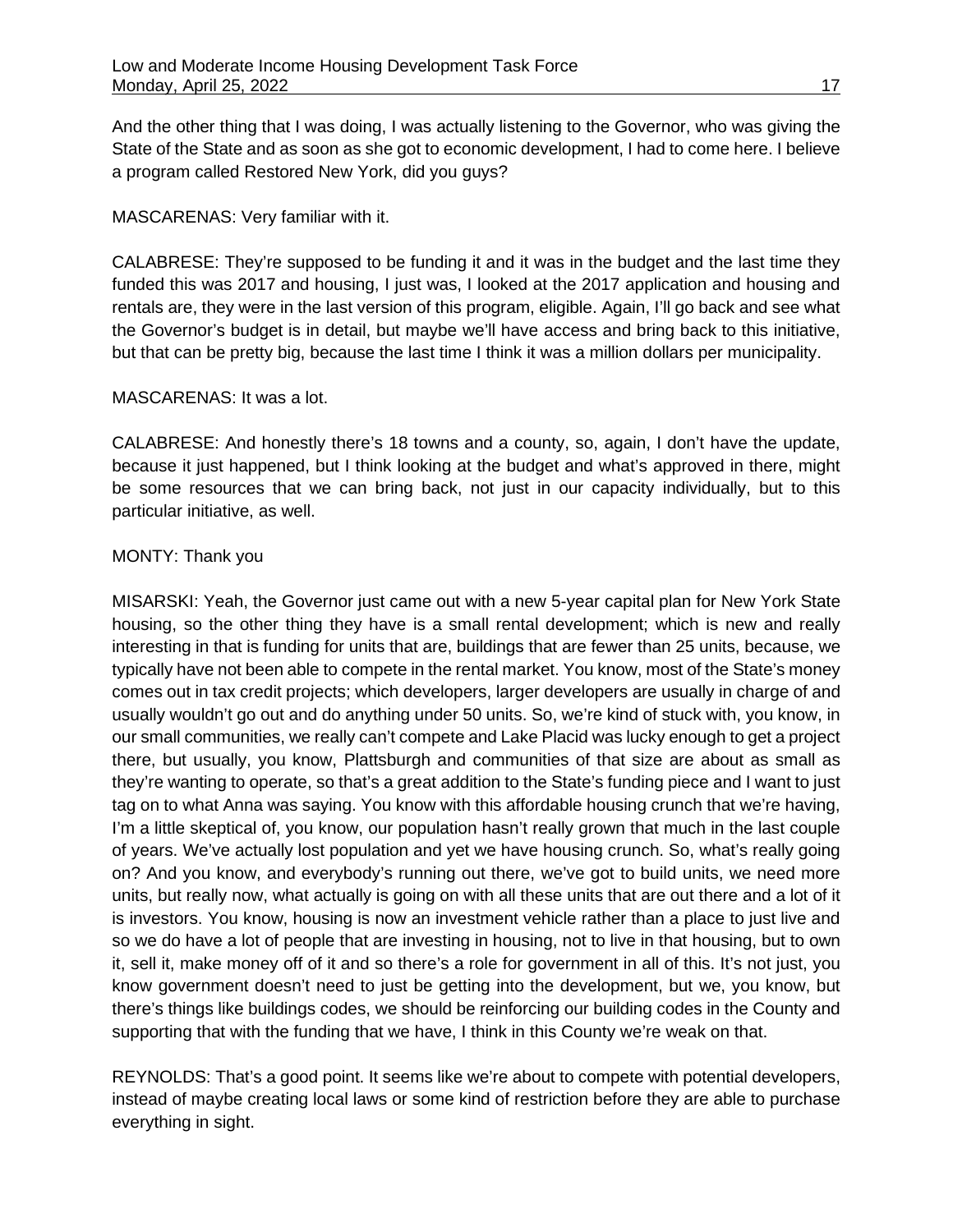MISARSKI: Right, right, right.

MONTY: Become a little more regulatory.

REYNOLDS: Yeah

MISARASKI: There's things that government can do.

MONTY: Absolutely, I agree.

MORSE: I think one of the reasons, too, that the population, the low income population is having some difficulty finding places to live is because landlords are not being held accountable for the quality of their home. I just heard a horror story about this family who's living in the bottom floor of a house and the rats have eaten into the siding, so much so that they can only, and they wrapped all the electric on the outer rooms and they can only live in the center of the house and who's holding that landlord accountable?

SCOZZAFAVA: Did you report it? I hope you reported it the code enforcement.

MORSE: And they're too afraid to report it.

SCOZZAFAVA: Did you report it to code enforcement?

MORSE: No

SCOZZAFAVA: You need to do that.

MORSE: Alright, I will.

SCOZZAFAVA: Because, a lot of these situations, we're not aware of.

MORSE: But, if they get kicked out, where are they going to go?

SCOZZAFAVA: And that's the catch 22.

MASCARENAS: They show up in my lobby.

MORSE: Exactly.

MASCARENAS: That's where they show up.

SCOZZAFAVA: You absolutely need to let or at least let the town supervisor know of what town it's in and we'll take it from there.

MASCARENAS: I've got a pretty good working relationship with most code guys, now. We've worked hard to establish that in most communities, because that was a problem when I became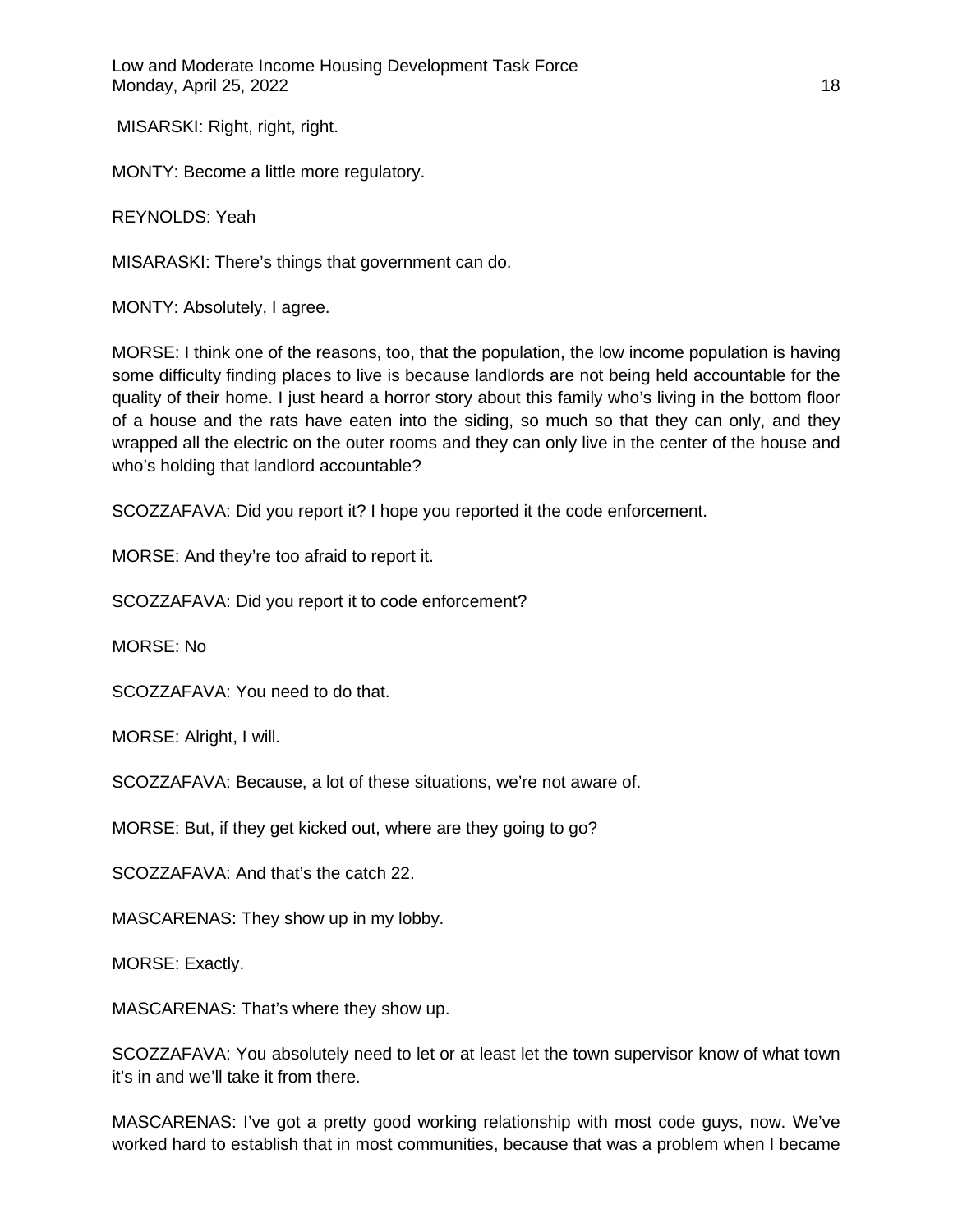Commissioner and I think that's been one positive that we've experienced. I've worked with your guy a lot and you've shut down bad residences.

SCOZZAFAVA: We've closed down, in the last few, 7 or 8 houses in Moriah.

MASCARENAS: Yeah

SCOZZAFAVA: I mean condemned them and closed them down.

MASCARENAS: And I think that's part of the answer to Bruce's question. I think the housing is just becoming more substandard as time goes on; right? It's falling into disrepair and creating blight. So, it's not that the units don't exist, it's the quality of the units are so poor that you wouldn't put anyone in them.

MONTY: And I think on top of that, I would like to know if there was any way we could find out, in the last 5 to 10 years, the number of homes that were sold or purchased as second homes or AirBnBs. I think that would be very interesting, coupled with the deterioration of these homes for people to live in. Those homes are being taken off the market that residents can't get, because someone else is buying them as a second home and granted, yeah, they're coming here and spending their money and buying their second homes, but what about the people that live here? We really need to take care of them.

REYNOLDS: I think, Jim McKenna at the last Economic Development meeting said that he might have the AirBnB data for like rentals for the year.

MONTY: Right

REYNOLDS: I don't know if he sent that out, but I can ask Jim.

MONTY: Yeah, I think he was going to do it for the next meeting. I haven't seen anything come across the desk, yet and I know he got me my information, originally, where the Town of Lewis had none and I have found a dozen, so far.

# REYNOLDS: Yeah

MONTY: And stuff and most of them are primarily repurchased of homes that could of went to people that live here, so.

Alright, we're moving on an hour. Alyssa, would you like to share anything?

BARTLETT: I think all the points that everybody's been raising are really good points. Going back to Bruce's last statement that we really don't know what the full need is. We don't know what the population changes are going to produce. It would be interesting to have a population capture done. The fact is, on the table, that all of our towns have no vacancy, right now, pretty much. There's very little on the market. So, things have been purchased, the question goes back to the question that you just reached and I think, is they've been purchased by whom and what are those numbers. I think if we look at previous trends, we have seen an increase in second